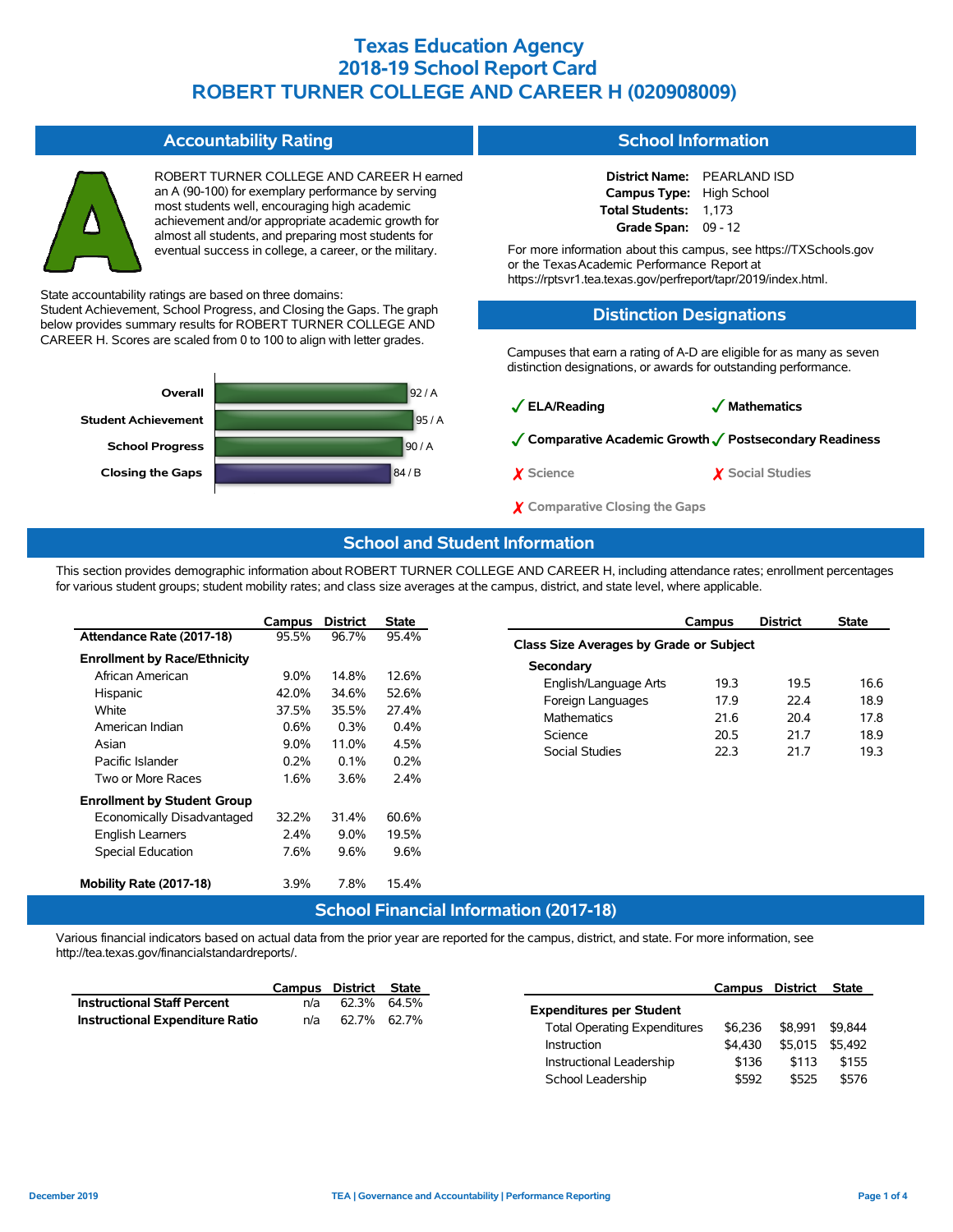### **STAAR Outcomes**

This section provides STAAR performance and Academic Growth outcomes. Academic Growth measures whether students are maintaining performance or improving from year to year.

|                                                                                |      |              |     |     |                                   |     | Two or |                              |       |                          |             |               |  |  |
|--------------------------------------------------------------------------------|------|--------------|-----|-----|-----------------------------------|-----|--------|------------------------------|-------|--------------------------|-------------|---------------|--|--|
|                                                                                |      |              |     |     | African                           |     |        | American                     |       | <b>Pacific</b>           | <b>More</b> | Econ          |  |  |
|                                                                                |      | <b>State</b> |     |     | District Campus American Hispanic |     | White  | Indian                       | Asian | <b>Islander</b>          | Races       | <b>Disadv</b> |  |  |
| STAAR Performance Rates at Approaches Grade Level or Above (All Grades Tested) |      |              |     |     |                                   |     |        |                              |       |                          |             |               |  |  |
| All Subjects                                                                   | 2019 | 78%          | 88% | 90% | 89%                               | 89% | 91%    | 100%                         | 92%   | $\ast$                   | 78%         | 85%           |  |  |
|                                                                                | 2018 | 77%          | 88% | 88% | 86%                               | 84% | 90%    | 100%                         | 95%   | $\ast$                   | 88%         | 83%           |  |  |
| ELA/Reading                                                                    | 2019 | 75%          | 86% | 82% | 81%                               | 82% | 83%    | $\ast$                       | 86%   | $\ast$                   | 67%         | 75%           |  |  |
|                                                                                | 2018 | 74%          | 86% | 80% | 79%                               | 75% | 84%    | 100%                         | 89%   | $\ast$                   | 73%         | 72%           |  |  |
| Mathematics                                                                    | 2019 | 82%          | 92% | 96% | 97%                               | 95% | 95%    | $\overline{a}$               | 100%  | $\overline{\phantom{a}}$ | 100%        | 95%           |  |  |
|                                                                                | 2018 | 81%          | 92% | 94% | 72%                               | 95% | 96%    | $\ast$                       | 100%  | $\ast$                   | 100%        | 90%           |  |  |
| Science                                                                        | 2019 | 81%          | 91% | 96% | 95%                               | 95% | 100%   | $\ast$                       | 95%   | $\overline{a}$           | 100%        | 93%           |  |  |
|                                                                                | 2018 | 80%          | 90% | 95% | 100%                              | 92% | 97%    | $\ast$                       | 97%   | $\ast$                   | 100%        | 94%           |  |  |
| <b>Social Studies</b>                                                          | 2019 | 81%          | 90% | 95% | 91%                               | 95% | 95%    | $\ast$                       | 100%  | $\ast$                   | $\ast$      | 92%           |  |  |
|                                                                                | 2018 | 78%          | 86% | 96% | 96%                               | 93% | 97%    | $\ast$                       | 100%  | $\overline{a}$           | 100%        | 92%           |  |  |
| STAAR Performance Rates at Meets Grade Level or Above (All Grades Tested)      |      |              |     |     |                                   |     |        |                              |       |                          |             |               |  |  |
| All Subjects                                                                   | 2019 | 50%          | 68% | 75% | 73%                               | 71% | 78%    | 100%                         | 85%   | $\ast$                   | 78%         | 65%           |  |  |
|                                                                                | 2018 | 48%          | 66% | 69% | 65%                               | 62% | 72%    | 90%                          | 87%   | *                        | 74%         | 57%           |  |  |
| ELA/Reading                                                                    | 2019 | 48%          | 66% | 68% | 64%                               | 63% | 73%    | $\ast$                       | 75%   | $\ast$                   | 67%         | 56%           |  |  |
|                                                                                | 2018 | 46%          | 64% | 62% | 64%                               | 55% | 66%    | 100%                         | 83%   | $\ast$                   | 67%         | 49%           |  |  |
| <b>Mathematics</b>                                                             | 2019 | 52%          | 72% | 83% | 77%                               | 85% | 78%    | $\qquad \qquad \blacksquare$ | 100%  | $\overline{\phantom{a}}$ | 100%        | 80%           |  |  |
|                                                                                | 2018 | 50%          | 69% | 70% | 33%                               | 74% | 71%    | $\ast$                       | 79%   | $\ast$                   | 60%         | 65%           |  |  |
| Science                                                                        | 2019 | 54%          | 74% | 82% | 84%                               | 76% | 88%    | $\ast$                       | 90%   | $\overline{\phantom{a}}$ | 100%        | 75%           |  |  |
|                                                                                | 2018 | 51%          | 69% | 77% | 73%                               | 72% | 79%    | $\ast$                       | 93%   | $\ast$                   | 86%         | 69%           |  |  |
| Social Studies                                                                 | 2019 | 55%          | 71% | 80% | 74%                               | 76% | 82%    | $\ast$                       | 100%  | $\ast$                   | $\ast$      | 62%           |  |  |
|                                                                                | 2018 | 53%          | 66% | 74% | 84%                               | 59% | 82%    | $\ast$                       | 91%   | $\overline{a}$           | 86%         | 54%           |  |  |
| STAAR Performance Rates at Masters Grade Level (All Grades Tested)             |      |              |     |     |                                   |     |        |                              |       |                          |             |               |  |  |
| All Subjects                                                                   | 2019 | 24%          | 40% | 30% | 27%                               | 23% | 36%    | 50%                          | 45%   | *                        | 48%         | 18%           |  |  |
|                                                                                | 2018 | 22%          | 37% | 25% | 23%                               | 17% | 29%    | 30%                          | 53%   | $\ast$                   | 32%         | 17%           |  |  |
| ELA/Reading                                                                    | 2019 | 21%          | 36% | 17% | 16%                               | 11% | 22%    | *                            | 29%   | $\ast$                   | 20%         | 8%            |  |  |
|                                                                                | 2018 | 19%          | 33% | 14% | 14%                               | 7%  | 16%    | 20%                          | 40%   | $\ast$                   | 20%         | 8%            |  |  |
| Mathematics                                                                    | 2019 | 26%          | 44% | 45% | 34%                               | 43% | 47%    | $\qquad \qquad \blacksquare$ | 70%   | $\overline{a}$           | 100%        | 38%           |  |  |
|                                                                                | 2018 | 24%          | 41% | 37% | 11%                               | 39% | 36%    | $\ast$                       | 71%   | $\ast$                   | 20%         | 37%           |  |  |
| Science                                                                        | 2019 | 25%          | 45% | 32% | 26%                               | 23% | 39%    | *                            | 48%   | $\overline{\phantom{a}}$ | 83%         | 19%           |  |  |
|                                                                                | 2018 | 23%          | 39% | 33% | 31%                               | 17% | 42%    | *                            | 66%   | $\ast$                   | 43%         | 15%           |  |  |
| Social Studies                                                                 | 2019 | 33%          | 49% | 49% | 48%                               | 39% | 55%    | *                            | 73%   | $\ast$                   | $\ast$      | 28%           |  |  |
|                                                                                | 2018 | 31%          | 44% | 38% | 44%                               | 25% | 41%    | $\ast$                       | 57%   | $\overline{\phantom{a}}$ | 57%         | 23%           |  |  |
| Academic Growth Score (All Grades Tested)                                      |      |              |     |     |                                   |     |        |                              |       |                          |             |               |  |  |
| <b>Both Subjects</b>                                                           | 2019 | 69           | 76  | 79  | 85                                | 78  | 78     | *                            | 83    | *                        | 86          | 77            |  |  |
|                                                                                | 2018 | 69           | 75  | 73  | 76                                | 74  | 69     | *                            | 79    | *                        | 94          | 75            |  |  |
| ELA/Reading                                                                    | 2019 | 68           | 75  | 72  | 73                                | 67  | 75     | *                            | 77    | $\ast$                   | 75          | 64            |  |  |
|                                                                                | 2018 | 69           | 73  | 67  | 82                                | 67  | 63     | *                            | 74    | $\ast$                   | $\ast$      | 68            |  |  |
| Mathematics                                                                    | 2019 | 70           | 78  | 90  | 93                                | 90  | 83     |                              | 100   | $\overline{\phantom{a}}$ | 100         | 93            |  |  |
|                                                                                | 2018 | 70           | 78  | 82  | 68                                | 82  | 82     | $\ast$                       | 86    | $\ast$                   | 90          | 82            |  |  |

? Indicates that the data for this item were statistically improbable or were reported outside a reasonable range.<br>- Indicates zero observations reported for this group.<br>\* Indicates results are masked due to small numbers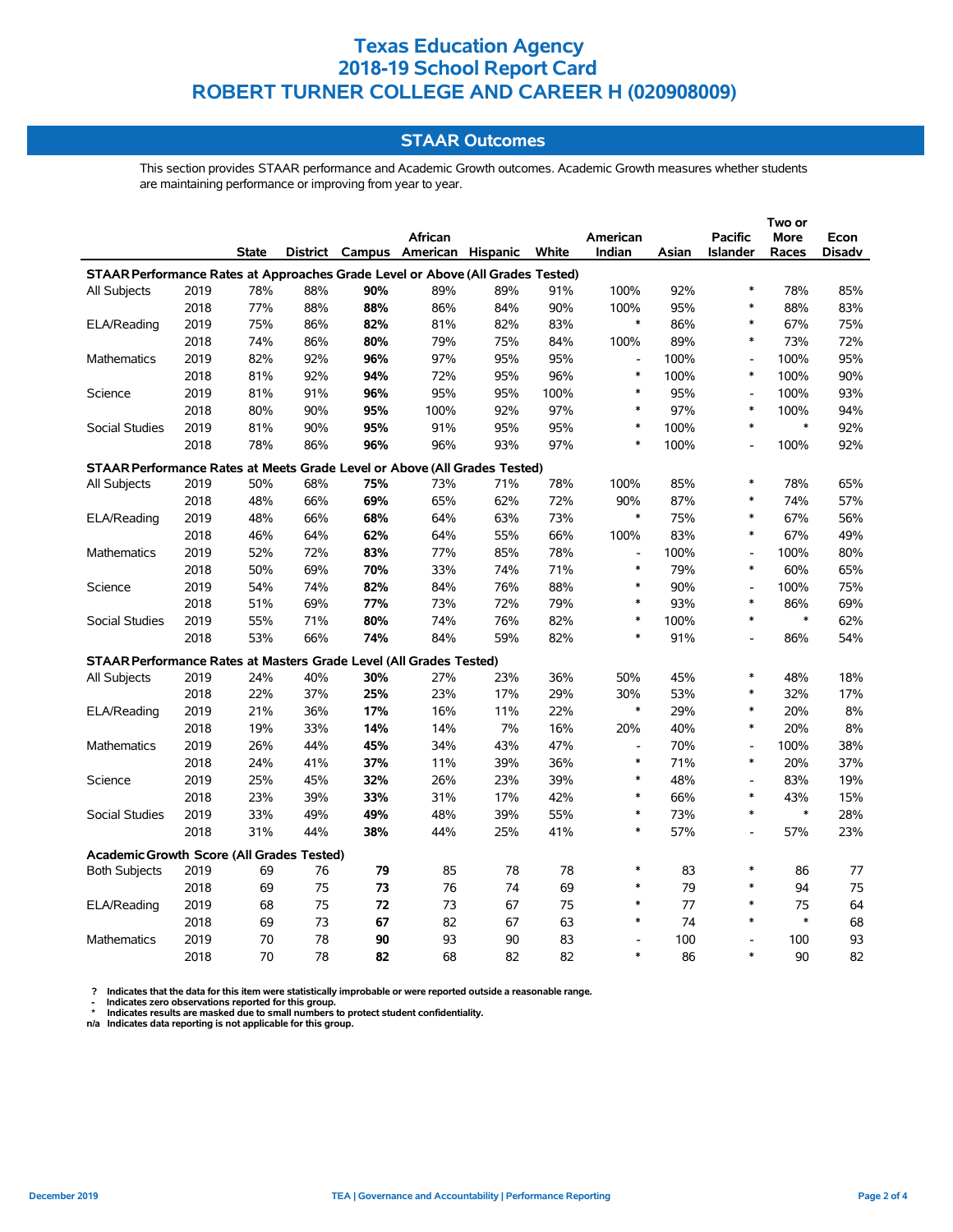#### **Graduation and College, Career, and Military Readiness Outcomes**

This section provides graduation, graduation plan, and College, Career, and Military Readiness rates.

|                                                                   | <b>State</b> | <b>District</b> | Campus  | <b>African</b><br>American Hispanic |        | White  | American<br>Indian | Asian  | <b>Pacific</b><br><b>Islander</b> | Two or<br><b>More</b><br>Races | Econ<br><b>Disadv</b> |
|-------------------------------------------------------------------|--------------|-----------------|---------|-------------------------------------|--------|--------|--------------------|--------|-----------------------------------|--------------------------------|-----------------------|
| Annual Dropout Rate (Gr 9-12)                                     |              |                 |         |                                     |        |        |                    |        |                                   |                                |                       |
| 2017-18                                                           | 1.9%         | 0.1%            | 0.0%    | 0.0%                                | 0.0%   | 0.0%   | 0.0%               | 0.0%   | $\ast$                            | 0.0%                           | 0.0%                  |
| 2016-17                                                           | 1.9%         | 0.2%            | 0.0%    | 0.0%                                | 0.0%   | 0.0%   | 0.0%               | 0.0%   | $\ast$                            | 0.0%                           | 0.0%                  |
| 4-Year Longitudinal Rate (Gr 9-12)<br>Class of 2018               |              |                 |         |                                     |        |        |                    |        |                                   |                                |                       |
| Graduated                                                         | 90.0%        | 98.8%           | 100.0%  | 100.0%                              | 100.0% | 100.0% | $\ast$             | 100.0% | $\overline{\phantom{a}}$          | $\ast$                         | 100.0%                |
| Graduates, TxCHSE, & Cont<br>Class of 2017                        | 94.3%        | 99.5%           | 100.0%  | 100.0%                              | 100.0% | 100.0% | $\ast$             | 100.0% |                                   | $\ast$                         | 100.0%                |
| Graduated                                                         | 89.7%        | 98.7%           | 99.6%   | 100.0%                              | 100.0% | 99.1%  |                    | 100.0% |                                   | $\ast$                         | 100.0%                |
| Graduates, TxCHSE, & Cont                                         | 94.1%        | 99.7%           | 100.0%  | 100.0%                              | 100.0% | 100.0% | $\ast$             | 100.0% |                                   | $\ast$                         | 100.0%                |
| 5-Year Extended Longitudinal Rate (Gr 9-12)<br>Class of 2017      |              |                 |         |                                     |        |        |                    |        |                                   |                                |                       |
| Graduated                                                         | 92.0%        | 99.4%           | 100.0%  | 100.0%                              | 100.0% | 100.0% | *                  | 100.0% |                                   | $\ast$                         | 100.0%                |
| Graduates, TxCHSE, & Cont<br>Class of 2016                        | 93.7%        | 99.7%           | 100.0%  | 100.0%                              | 100.0% | 100.0% |                    | 100.0% |                                   | $\ast$                         | 100.0%                |
| Graduated                                                         | 91.6%        | 99.5%           |         |                                     |        |        |                    |        |                                   |                                |                       |
| Graduates, TxCHSE, & Cont                                         | 93.4%        | 99.6%           |         |                                     |        |        |                    |        |                                   |                                |                       |
| 6-Year Extended Longitudinal Rate (Gr 9-12)<br>Class of 2016      |              |                 |         |                                     |        |        |                    |        |                                   |                                |                       |
| Graduated                                                         | 92.1%        | 99.5%           |         |                                     |        |        |                    |        |                                   |                                |                       |
| Graduates, TxCHSE, & Cont<br>Class of 2015                        | 93.4%        | 99.6%           |         |                                     |        |        |                    |        |                                   |                                |                       |
| Graduated                                                         | 91.8%        | 99.3%           |         |                                     |        |        |                    |        |                                   |                                |                       |
| Graduates, TxCHSE, & Cont                                         | 93.3%        | 99.7%           |         |                                     |        |        |                    |        |                                   |                                |                       |
| 4-Year Federal Graduation Rate Without Exclusions (Gr 9-12)       |              |                 |         |                                     |        |        |                    |        |                                   |                                |                       |
| Class of 2018                                                     | 90.0%        | 96.9%           | 99.2%   | 100.0%                              | 99.1%  | 99.0%  | $\ast$             | 100.0% |                                   | $\ast$                         | 98.9%                 |
| Class of 2017                                                     | 89.7%        | 98.1%           | 99.6%   | 100.0%                              | 100.0% | 99.1%  | $\ast$             | 100.0% | L,                                | $\ast$                         | 100.0%                |
| RHSP/DAP Graduates (Longitudinal Rate)                            |              |                 |         |                                     |        |        |                    |        |                                   |                                |                       |
| Class of 2018                                                     | 68.5%        | 23.1%           | $\star$ |                                     |        |        |                    | $\ast$ |                                   |                                |                       |
| Class of 2017                                                     | 88.5%        | 85.0%           | 90.8%   | 85.7%                               | 89.7%  | 92.7%  | $\ast$             | 93.8%  |                                   | $\ast$                         | 88.7%                 |
| RHSP/DAP/FHSP-E/FHSP-DLA Graduates (Longitudinal Rate)            |              |                 |         |                                     |        |        |                    |        |                                   |                                |                       |
| Class of 2018                                                     | 86.8%        | 85.6%           | 92.2%   | 95.7%                               | 89.8%  | 92.3%  |                    | 100.0% |                                   | $\ast$                         | 84.7%                 |
| Class of 2017                                                     | 85.9%        | 84.5%           | 90.0%   | 86.1%                               | 89.8%  | 90.4%  | $\ast$             | 93.8%  |                                   | $\ast$                         | 89.2%                 |
| College, Career, and Military Ready (Annual Graduates)<br>2017-18 | 65.5%        | 75.5%           | 87.1%   | 93.5%                               | 83.9%  | 87.2%  | $\ast$             | 95.0%  |                                   |                                | 84.6%                 |
| <b>SAT/ACT Results (Annual Graduates)</b>                         |              |                 |         |                                     |        |        |                    |        |                                   |                                |                       |
| Tested<br>2017-18                                                 | 74.6%        | 68.7%           | 66.3%   | 87.0%                               | 55.0%  | 67.9%  | $\ast$             | 95.0%  |                                   | $\ast$                         | 62.4%                 |
| 2016-17                                                           | 73.5%        | 66.6%           | 63.3%   | 62.9%                               | 57.1%  | 65.8%  | 100.0%             | 88.2%  |                                   | 25.0%                          | 53.8%                 |
| Average SAT Score ***                                             |              |                 |         |                                     |        |        |                    |        |                                   |                                |                       |
| 2017-18<br>Average ACT Score ***                                  | 1036         | 1161            | 1119    | 1084                                | 1057   | 1161   |                    | 1192   |                                   | $\ast$                         | 1065                  |
| 2017-18                                                           | 20.6         | 24.5            | 22.6    | 23.0                                | 20.9   | 23.2   |                    | 25.8   |                                   |                                | 21.6                  |

? Indicates that the data for this item were statistically improbable or were reported outside a reasonable range.<br>- Indicates zero observations reported for this group.<br>\* Indicates results are masked due to small numbers

n/a Indicates data reporting is not applicable for this group.<br>\*\*\* Due to changes in the evaluation of SAT/ACT results (for 2017-18 the best result was used, rather than the most recent),<br> 2016-17 SAT/ACT results are